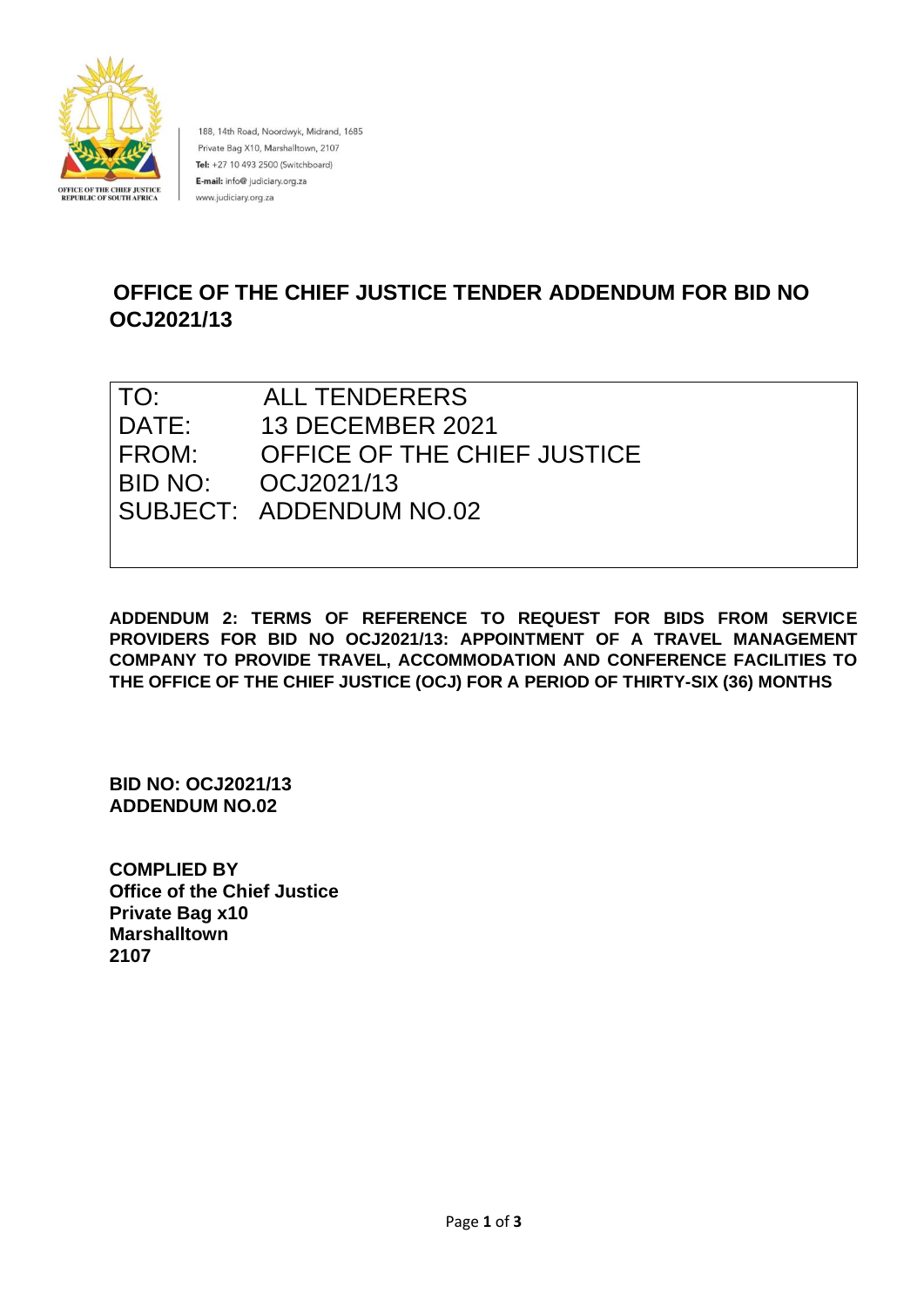**ADDENDUM 2: TERMS OF REFERENCE TO REQUEST FOR BIDS FROM SERVICE PROVIDERS FOR BID NO OCJ2021/13: APPOINTMENT OF A TRAVEL MANAGEMENT COMPANY TO PROVIDE TRAVEL, ACCOMMODATION AND CONFERENCE FACILITIES TO THE OFFICE OF THE CHIEF JUSTICE (OCJ) FOR A PERIOD OF THIRTY-SIX (36) MONTHS**

This addendum forms part of addendum 02 tender document for BID NO OCJ2021/13.

Each tenderer for this contract shall incorporate the following amendments and additions as part of their respective tenders.

Each tenderer is required to acknowledge receipt and acceptance of the amendments and additions contained in this addendum and to submit the completed addendum with the tender.

The following corrections/additions to the Bid documents have been made:

## **1. CORRECTIONS.**

- **1.1** Corrections under-pricing schedule: On the excel pricing schedule item 28 "**Management Fee** "must not be quoted.
- 1.2 Attached together with this addendum no.2 is the new excel pricing schedule to be used in submission of this bid, which does not have **Management Fee**.

### **2. EXTENSION OF DATES**

**2.1** The closing date of this bid has been extended from 15 December 2021 at 11:00am to 17 January 2022 at 11:00am

#### **3. ACCEPTANCE AND INCORPORATION OF ADDENDUM NO.2**

I/we accept that Addendum No.2 forms part of the tender documents.

I/We confirm that I/we

- a) Have noted the contents of this addendum;
- b) Have fully considered the addendum; and
- c) Have incorporated the addendum and additions contained in this addendum in my/our tender for Bid no. OCJ2021/13

| DATE:                     |  |
|---------------------------|--|
| <b>TENDERES'S ADDRESS</b> |  |